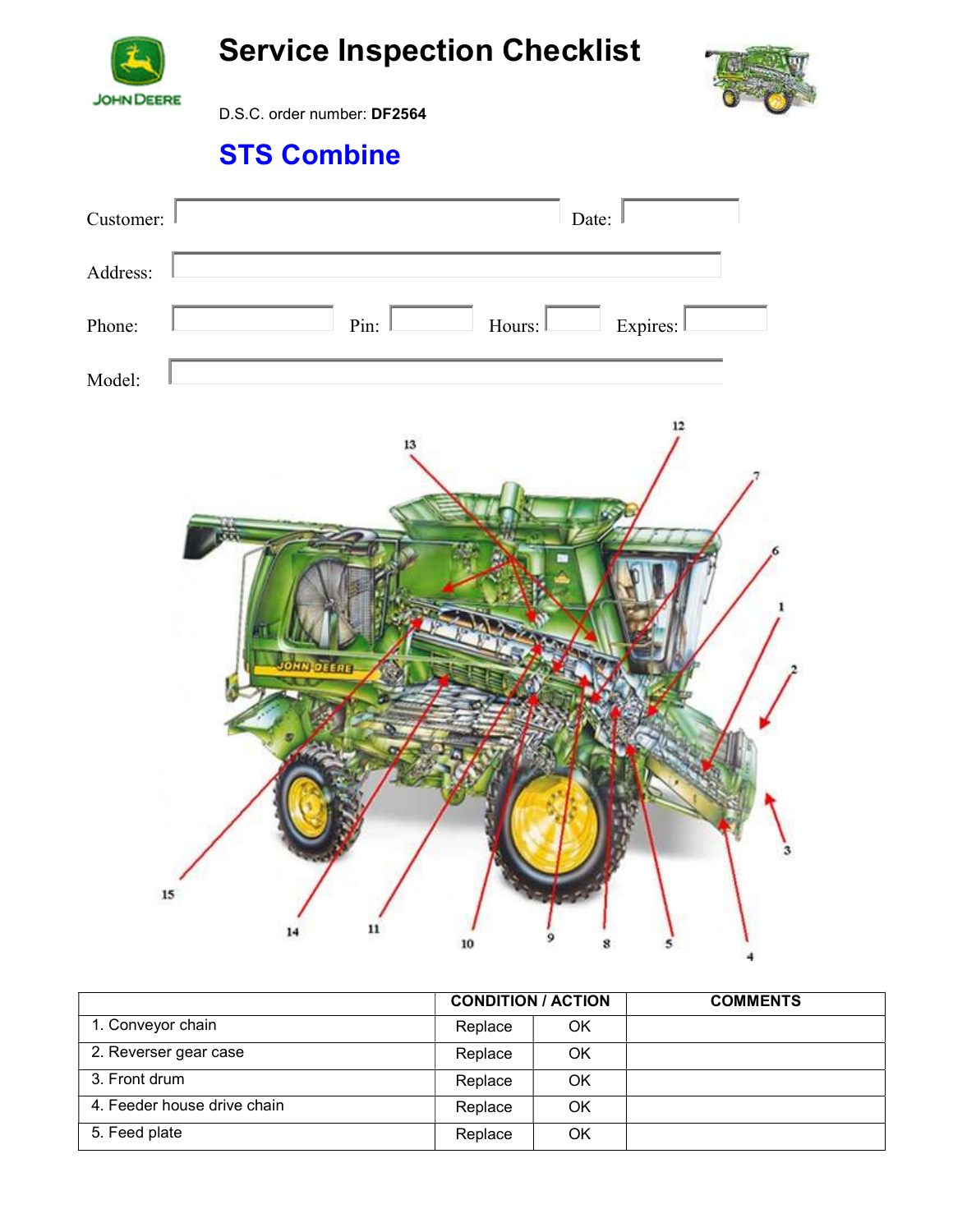| 6. Top shaft & sprockets | Replace | ОK |  |
|--------------------------|---------|----|--|
| 7. Tri-flow feed ramp    | Replace | OK |  |

|                                                       | <b>CONDITION / ACTION</b> |    | <b>COMMENTS</b> |
|-------------------------------------------------------|---------------------------|----|-----------------|
| 8. F.A.S.T. wear strips                               | Replace                   | OK |                 |
| 9. Separator feed flights                             | Replace                   | OK |                 |
| 10. Concave (front, middle & rear)                    | Replace                   | OK |                 |
| 11. Threshing elements                                | Replace                   | OK |                 |
| 12. Concave Z-bar adjusting plate (Left hand<br>side) | Replace                   | OK |                 |
| 13. Top covers (feeding, threshing & separating)      | Replace                   | OK |                 |
| 14. Separator grates                                  | Replace                   | OK |                 |
| 15. Separator tines                                   | Replace                   | OK |                 |

These are key safety areas that should be inspected carefully.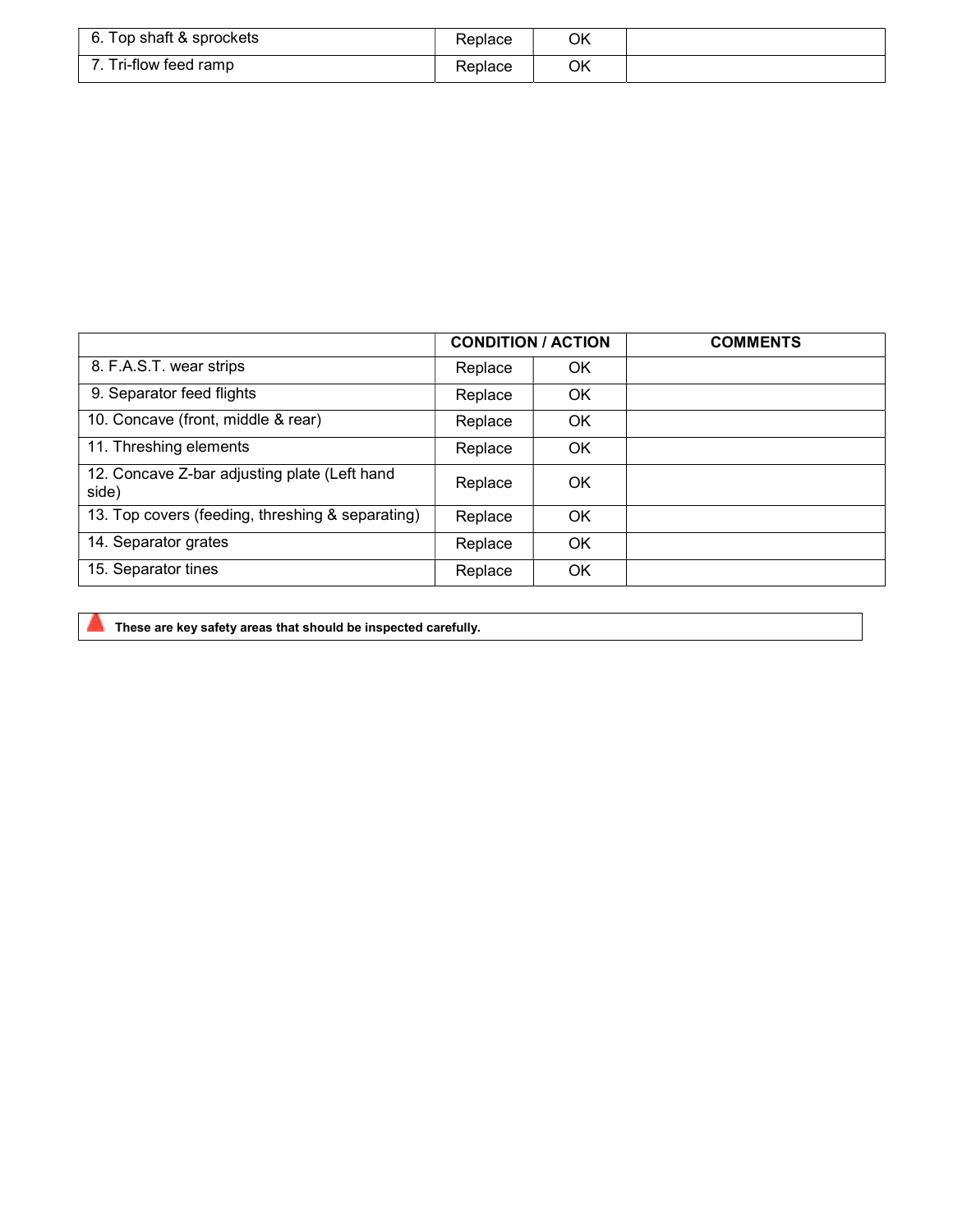

|                                                 | <b>CONDITION / ACTION</b> |           | <b>COMMENTS</b> |
|-------------------------------------------------|---------------------------|-----------|-----------------|
| 1. Upper tailings elevator auger                | Replace                   | 0K        |                 |
| 2. Shoe grain supply augers                     | Replace                   | <b>OK</b> |                 |
| 3. Shoe grain supply bearing $&$ sprockets      | Replace                   | OK        |                 |
| 4. clean grain auger & sprocket                 | Replace                   | OK        |                 |
| 5. Clean grain elevator chain                   | Replace                   | OK        |                 |
| 6. Clean grain lower auger door                 | Replace                   | <b>OK</b> |                 |
| 7. Clean grain lower elevator housing           | Replace                   | OK        |                 |
| 8. Tailing elevator chain                       | Replace                   | OK        |                 |
| 9. Lower tailing auger                          | Replace                   | OK        |                 |
| 10. Lower tailing auger trough                  | Replace                   | OK        |                 |
| 11. Grain tank cross auger                      | Replace                   | <b>OK</b> |                 |
| 12. Vertical unloading auger                    | Replace                   | OK        |                 |
| 13. Unloading auger gearcase                    | Replace                   | OK        |                 |
| 14. Grain tank loading auger housing            | Replace                   | OK        |                 |
| 15. Grain tank loading auger gear box           | Replace                   | OK        |                 |
| 16. Horizontal outer unloading auger<br>housing | Replace                   | OK        |                 |
| 17. Horizontal unloading auger                  | Replace                   | OK        |                 |
| 18. Auger discharge spout                       | Replace                   | OK        |                 |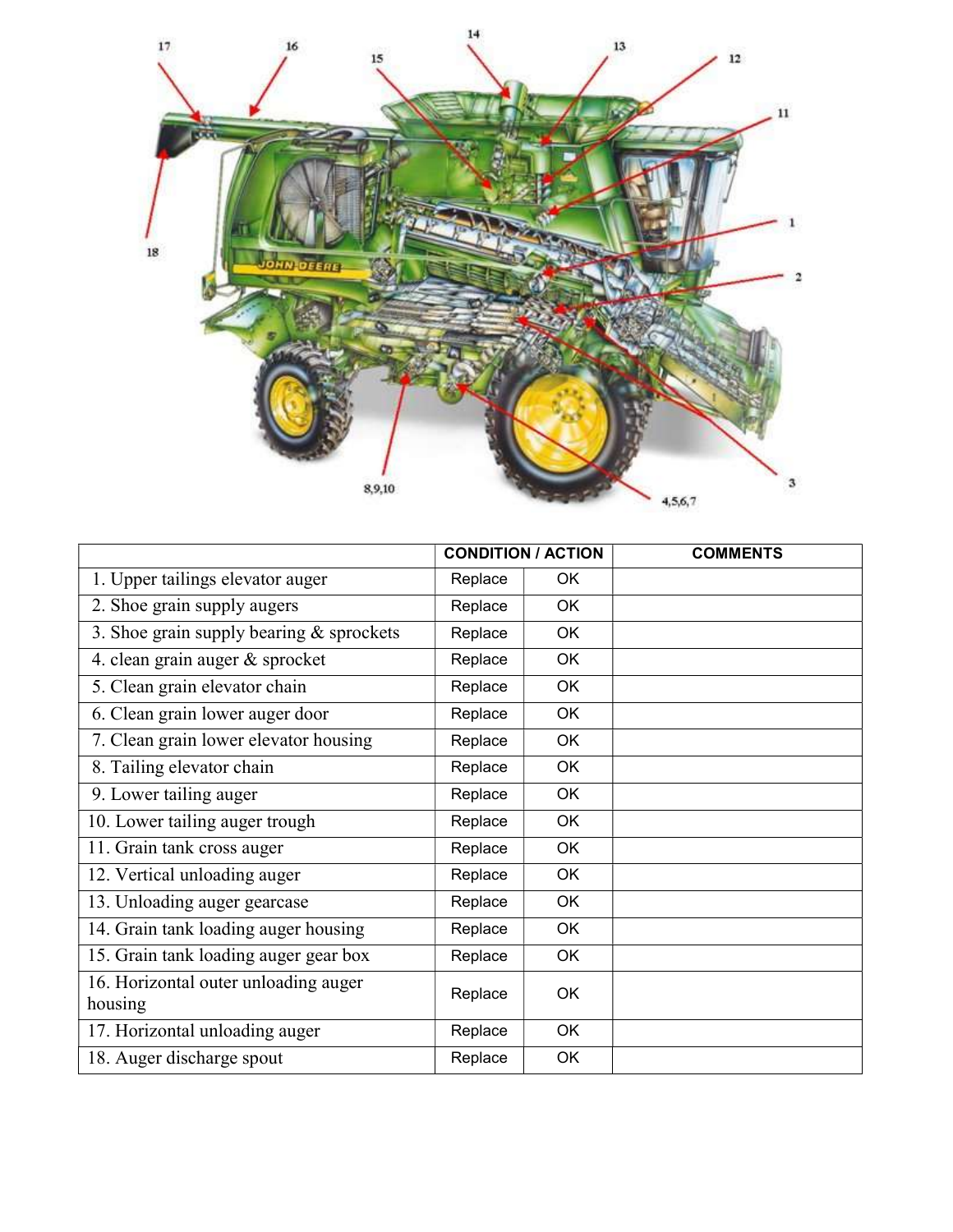

|                                            | <b>CONDITION / ACTION</b> |           | <b>COMMENTS</b> |
|--------------------------------------------|---------------------------|-----------|-----------------|
| 1. Cleaning fan blades, bearings & sheaves | Replace                   | <b>OK</b> |                 |
| 2. Cleaning fan housing                    | Replace                   | <b>OK</b> |                 |
| 3. Front chaffer and frame                 | Replace                   | <b>OK</b> |                 |
| 4. Sieve & sieve frame                     | Replace                   | <b>OK</b> |                 |
| 5. Chaffer and chaffer frame               | Replace                   | <b>OK</b> |                 |
| 6. Straw chopper blades & knives           | Replace                   | <b>OK</b> |                 |
| 7. Chopper bottom                          | Replace                   | <b>OK</b> |                 |
| 8. Chopper deflector and vanes             | Replace                   | <b>OK</b> |                 |
| 9. Straw spreader                          | Replace                   | <b>OK</b> |                 |
| 10. Discharge bearter grate                | Replace                   | OK.       |                 |
| 11. Discharge beater wing replacement      | Replace                   | <b>OK</b> |                 |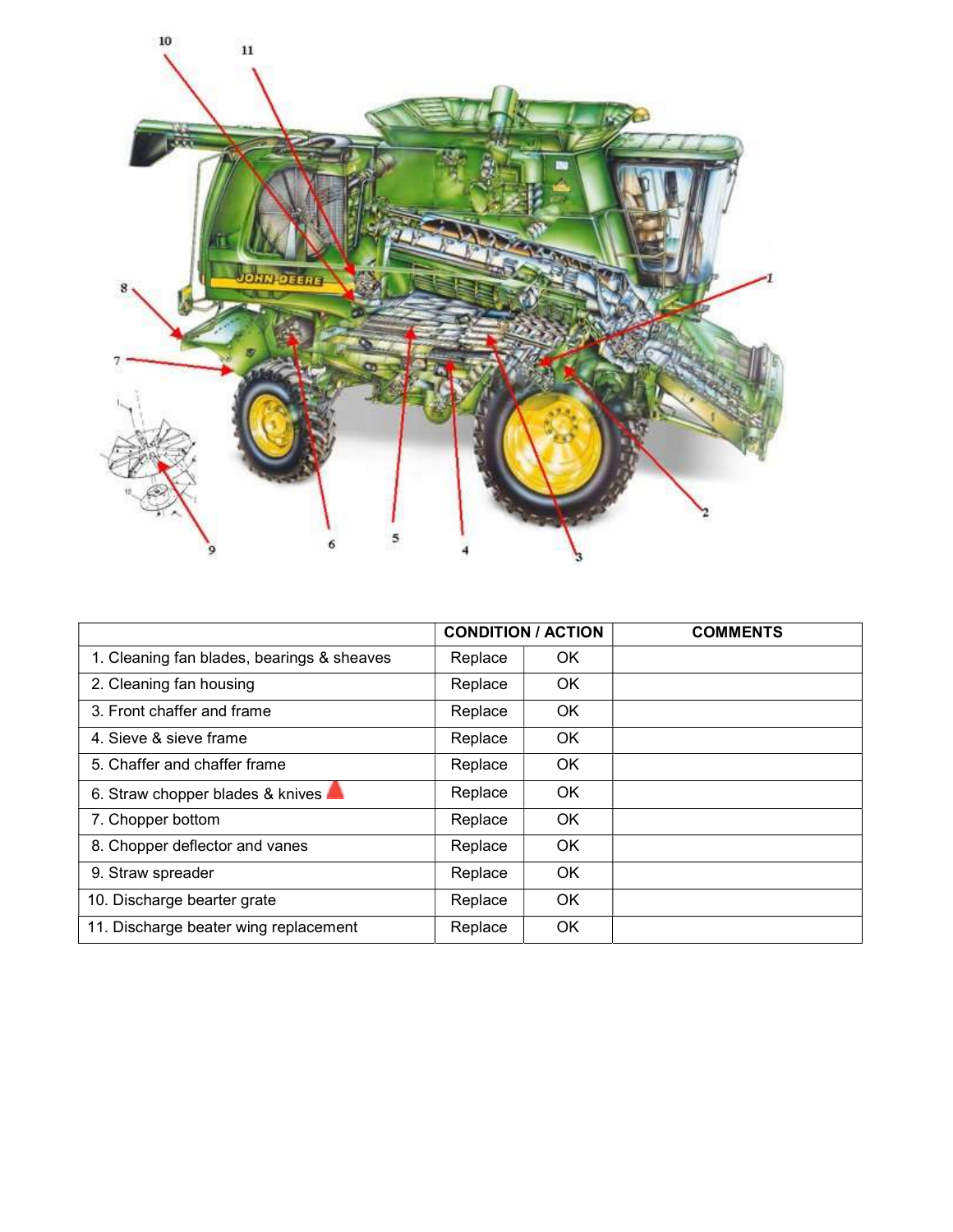## **L.H. BELT & CHAIN ROUTING**



|                                                     |         | <b>CONDITION / ACTION</b> | <b>COMMENTS</b> |
|-----------------------------------------------------|---------|---------------------------|-----------------|
| 1. Header and reel pump belt                        | Replace | OK                        |                 |
| 2. Unloading auger drive chain                      | Replace | <b>OK</b>                 |                 |
| 3. Unloading auger belt                             | Replace | <b>OK</b>                 |                 |
| 4. STS variable drive belt                          | Replace | OK                        |                 |
| 5. Discharge beater belt                            | Replace | OK                        |                 |
| 6. Countershaft, discharge beater & chopper<br>belt | Replace | OK                        |                 |
| 7. Straw chopper belt                               | Replace | OK                        |                 |
| 8. Variable drive feederhouse belt                  | Replace | OK                        |                 |
| 9. Fixed speed feederhouse belt                     | Replace | OK                        |                 |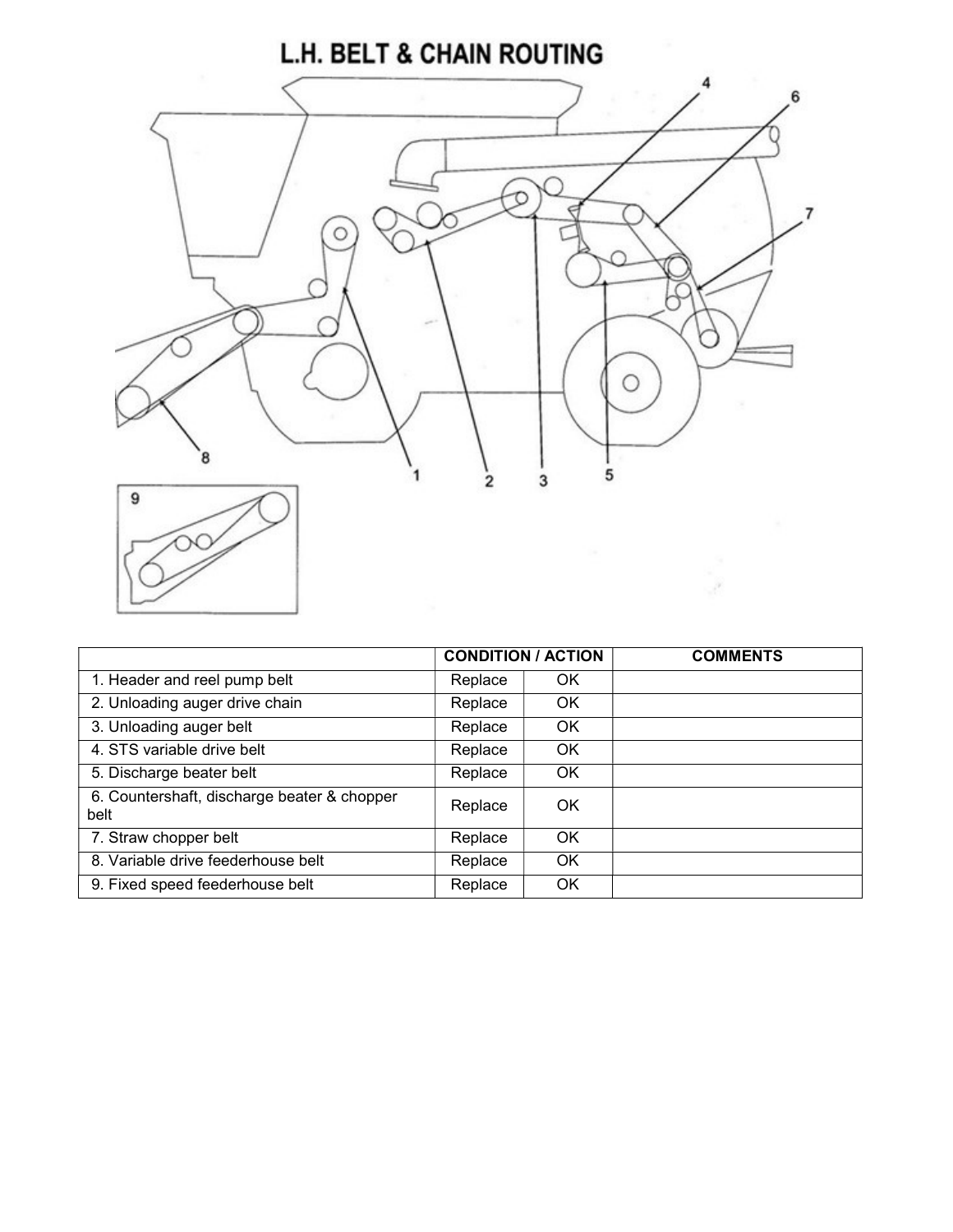

|                                      | <b>CONDITION / ACTION</b> |    | <b>COMMENTS</b> |
|--------------------------------------|---------------------------|----|-----------------|
| 1. Clean grain elevator belt         | Replace                   | ΟK |                 |
| 2. Right Hand jackshaft (rear) belt  | Replace                   | ΟK |                 |
| 3. Right Hand jackshaft (front) belt | Replace                   | ΟK |                 |
| 4. Feed accelerator belt             | Replace                   | OK |                 |
| 5. Shoe fan and conveyor auger belt  | Replace                   | ΟK |                 |
| 6. Cleaning fan belt                 | Replace                   | OK |                 |
| 7. Feederhouse drive chain           | Replace                   | OK |                 |
| 8. Tailing auger and elevator belt   | Replace                   | ΟK |                 |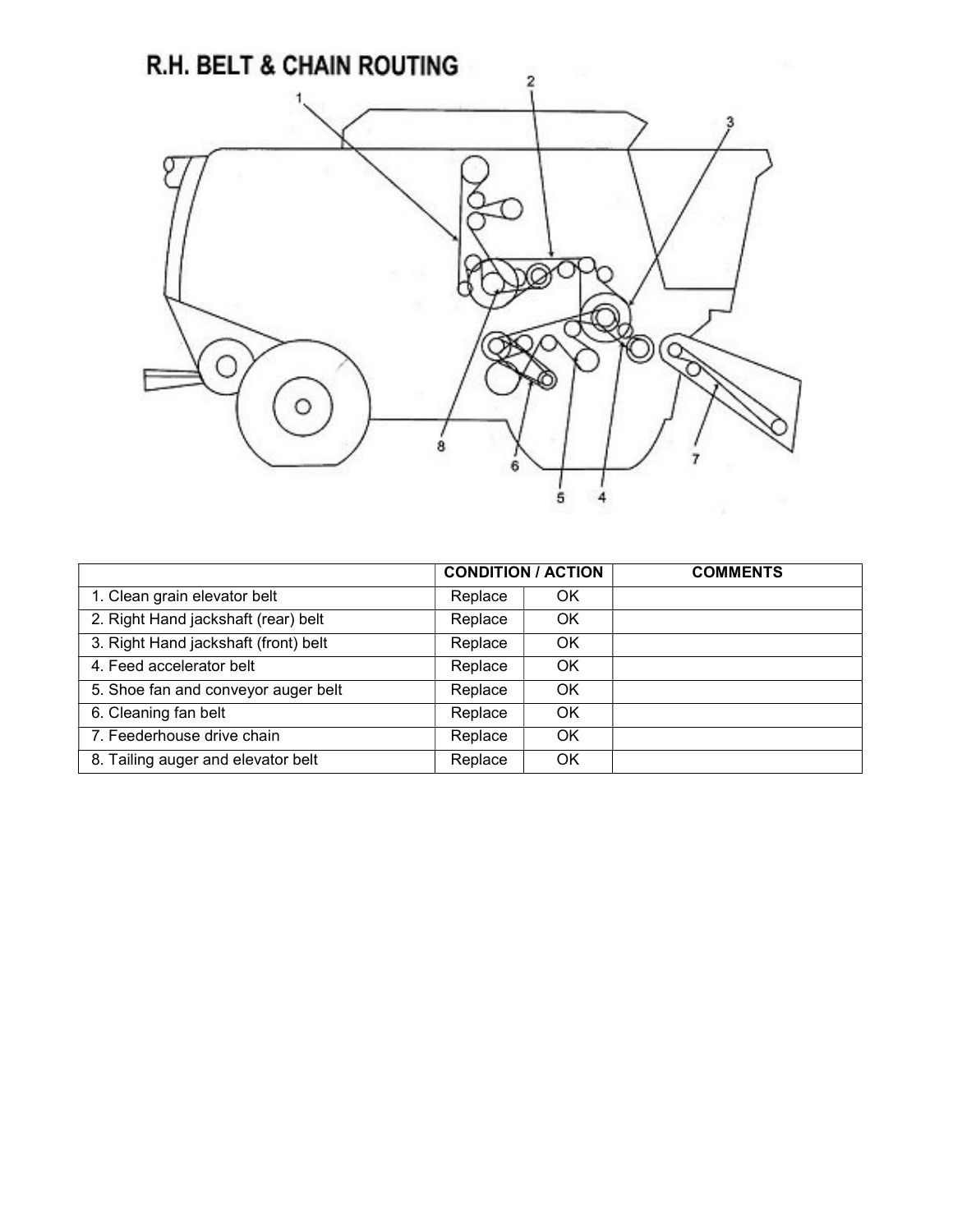

|                                          |         | <b>CONDITION / ACTION</b> | <b>COMMENTS</b> |
|------------------------------------------|---------|---------------------------|-----------------|
| 1. Rotary screen drive belt              | Replace | OK                        |                 |
| 2. Rotary engine drive belt              | Replace | OK                        |                 |
| 3. Alternator & AC compressor drive belt | Replace | ΟK                        |                 |
|                                          |         |                           |                 |
|                                          |         |                           |                 |